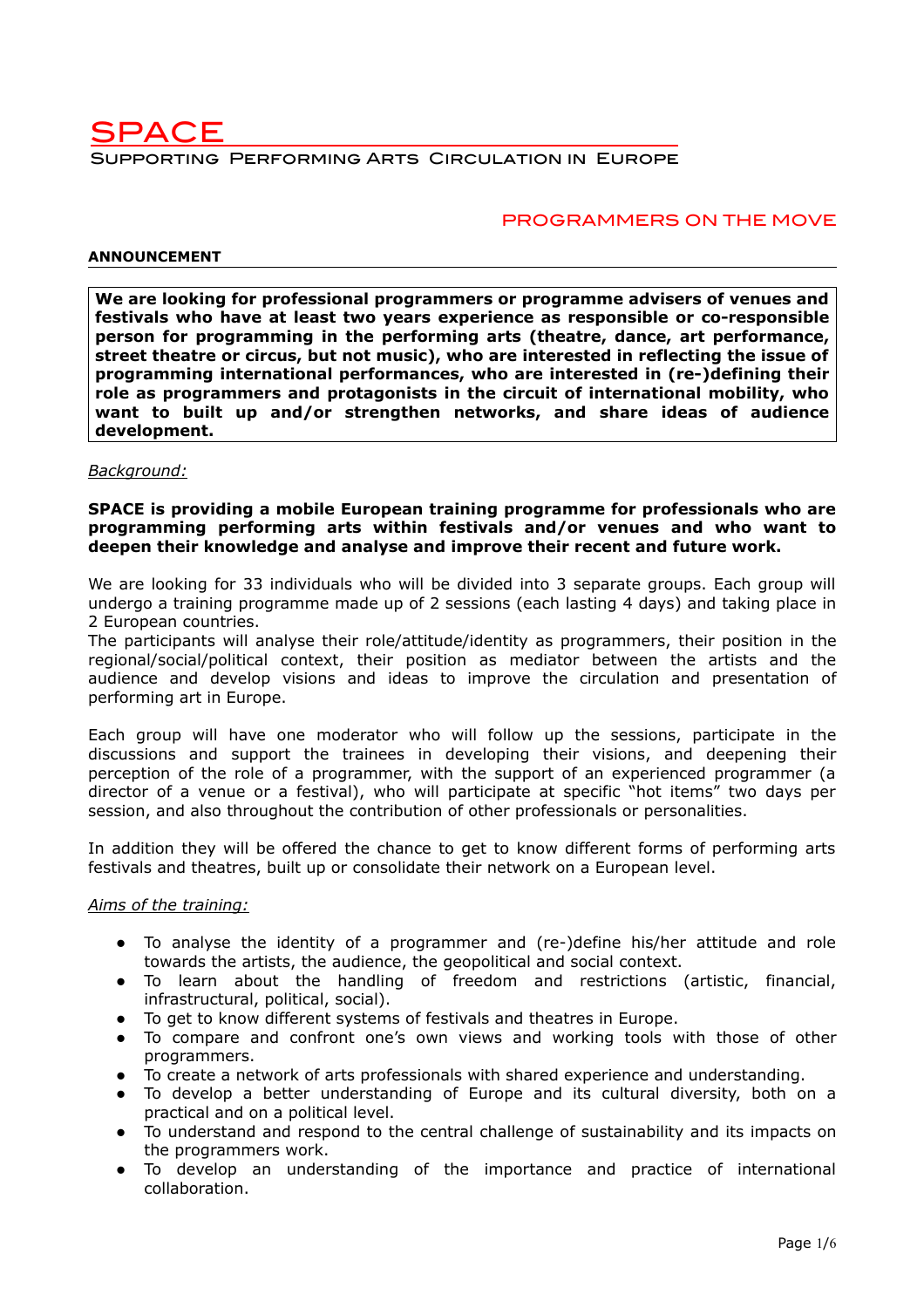### *Who can apply:*

### *Candidates should fulfil the following conditions:*

- At least 2 years professional experience as responsible person (or co-responsible person) of a programme (or of part of a programme as adviser) for a performing arts festival or a permanent theatre.
- Currently employed or contracted by a festival or a venue.
- Living and/or working in one of the Countries in Europe (geographically).
- Fluent spoken and written English. Applicants should submit their application and supporting documents in English and should expect a telephone conversation in English as part of the final selection process.
- With experience of working in an international context.

### *What we further expect of the candidates:*

- Evidence of having been personally and directly responsible (or co-responsible) or adviser for an international programme of a festival or a venue.
- Evidence of a professional network, preferably transnational.
- Candidates have to send the concepts of their last and next programme/project

### *Content and methodology:*

We are not creating a training for programmers. We are creating an exchange program for programmers focused on the issue of mobility of shows. It means that all subjects should be connected with "foreign performances", how to support or to improve the quality of the circulation of show, an issue where the programmers are one of the main actors of this mobility.

We asked to three differently experienced professional programmers to follow as mentors the three groups in which the selected applicants will be divided. The mentor will lead the sessions, participate in the discussions and support the trainees in developing their visions, and deepening their perception of the role of a programmer.

There will be four themes and specific subjects for each of the 2 seminars the participants will follow.

The four themes, which will be same for each seminar:

- 1. Aesthetic questions (with the interventions of philosophers, sociologists, art historian)
- 2. Audience development (with professionals from the field)
- 3. "Technical questions", "tools" to improve the circulation of shows (with professionals from the field)
- 4. Identity/role of a programmer

The subjects proposed to the mentors are:

- "Standardisation": the growing circulation of shows might get to a kind of standardisation? The programs of the well-known European festival are getting a bit similar. Some artists are showing everywhere while some others do not have opportunities to be seen by foreign audiences. What kind of influence does have the growing circulation of shows on the work of the artists themselves? Is there a tendency of losing "identity" and create shows to answer the "expectation" of international festivals? What could be the role of the programmers in this new context?
- "It is not for my audience": how to prepare the audience to attend foreign performances.
- "How to "look at" a performance"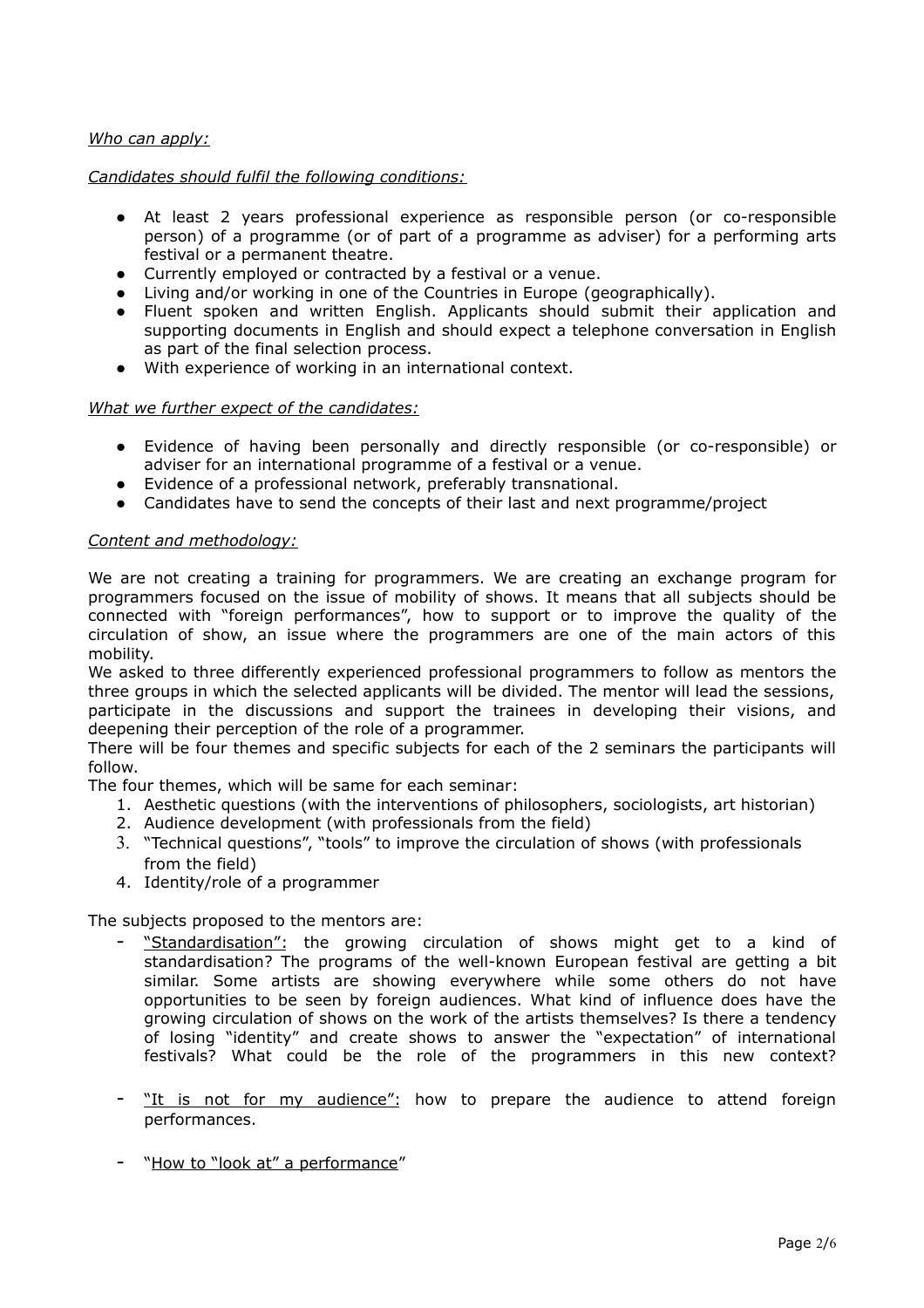- "The history of "taste" (aesthetic): the "taste" is a cultural construction
- "Censorship": Do the programmers have political constraints concerning foreign performances? How to deal with it? Do the programmers censor themselves?
- "The technical obstacles of the circulation of shows": questions of finance, artistic trips to discover shows, supportive organisations for circulations of shows, EU programs, how access to networks, challenge of sustainability …
- "Why this performance at this time?": it is probably covered under other subjects already but i find this question important because it includes the question of responsibility and trust towards audiences and artists, and awareness of the general situation in one's home country.
- "Thematic programming": festivals or seasons programmed around a certain topic or geographical area. What other criteria is there?
- " Own productions, commissioned work": this is often a part of the programming

#### *When and where*

*Group 1*

Session 1 – **Brussels, 20-23 May 2010, in the frame of KunstenFestivaldesarts** Session 2 – **Riga, 26-29 August 2010, in the frame of Homo Alibi Festival**

#### *Group 2*

Session 1 – **Essen, 30 June-3 July 2010, in the frame of Theater der Welt**

Session 2 – **Eurométropole Lille, 24-27 November 2010, in the frame of Next Festival**

#### *Group 3*

Session 1 – **Rotterdam, 29 September-2 October 2010, in the frame of De Internationale Keuze** Session 2 – **Glasgow, 2-5 March 2011, in the frame of New Territories Festival (dates to be confirmed)**

#### *Language:*

The working language of the training programme will be English.

### *Application procedure:*

In order to apply, candidates must electronically send the following documents in English to [prog@spaceproject.eu](mailto:prog@spaceproject.eu) into January 24<sup>th</sup> 2010, h.24.00 CET:

- A completed application form (*download here*).
- The concepts of their last and next programme/project
- Professional CV
- An accompanying letter explaining their motivation for joining the training programme, their expectation of the benefit that the training may bring to their professional life over the long term, and the value they can bring into the group.
- Confirmation of their availability for, and commitment to, the dates and duration of the training programme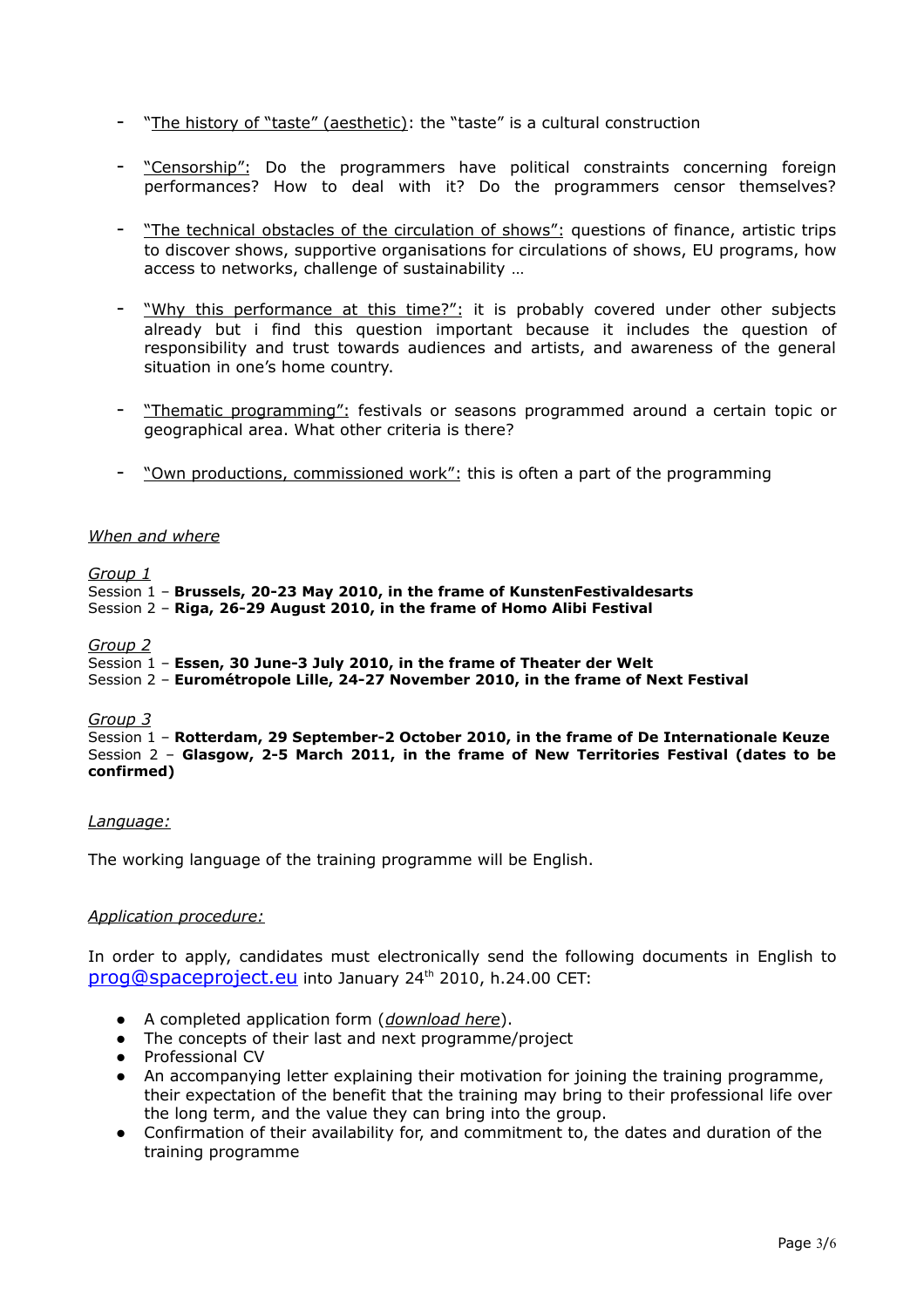In the selection of candidates we will take into account the geographic and cultural diversity of Europe and be aware that the group of programmers corresponds to these circumstances. Candidates will be informed within one month of the deadline whether they have been selected or not.

### *Financial conditions:*

- **•** Enrolment fee for the whole training programme (2 sessions): 500  $\epsilon$
- The fee is due one week before the beginning of the first training session (date)
- International travels of the participants will be arranged and paid by the organisers (local transportation within the participants' country are at her/his charge).
- Accommodation and meals will be provided and paid for by the organisers.
- Few scholarships are available to successful applicants who can provide proof of hardship and who are unable to rise funding elsewhere.

### SPACE - Supporting Performing Arts Circulation in Europe

**Nine national cultural institutions** with an international policy and practice created a platform to analyse persistent imbalances (between countries, regions, artists, disciplines and performance venues) in terms of the circulation of performing arts works in Europe, and to experiment with new tools and mechanisms to reduce them. SPACE has created a 3 year-long project, supported by the European Union and based on three strands of activity. These are:

- The creation of an online tool, **Travelogue**, to collect and compare data and produce an analysis of any imbalances that exist.
- **Mobile training programmes** for performing arts managers, programmers and journalists/critics.
- The **reinforcement of the institutional capacity within** national support organisations throughout Europe.

The partners in the SPACE project are: **ONDA** in Paris (National office for the circulation of performing Arts), **VTI** in Brussels (Vlaams Theater Instituut), **TIN** in Amsterdam (Theater Instituut Nederlands), **NTIL** in Riga (New Theatre Institute of Latvia), **British Council** in London, **ETI** in Roma (Ente Teatrale Italiano), **Pro Helvetia Swiss Arts Council** in Zürich, **The Red House** in Sofia, the **Institut umění - Divadelní ústav** (Arts and Theatre Institute) in Prague. The **Zentrum BRD des Internationalen Theaterinstituts** in Berlin. **IETM** cooperates also in the project.



SPACE has been funded with support from the European Commission. *This Open Call for Applications reflects the views only of the Space partners, and the Commission cannot be held responsible for any use, which may be made of the information contained therein.*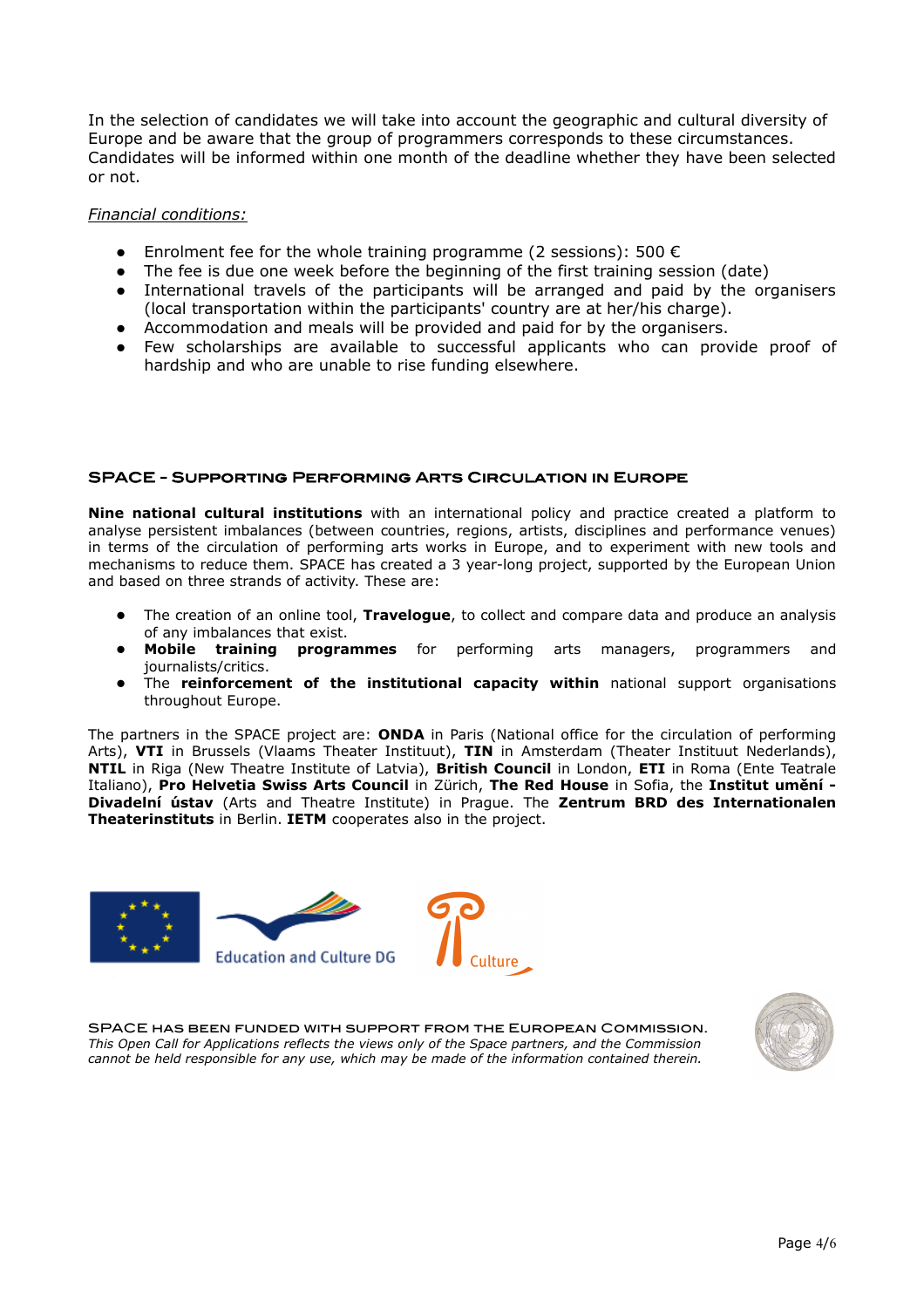# APPLICATION FORM PROGRAMMERS ON THE MOVE

Please type and return by email with your CV and the presentation (p.6) attached to [prog@spaceproject.eu](mailto:prog@spaceproject.eu) into 17 January 2010, 24.00 h. CET

# **1. Personal data**

Name:

First Name:

Gender:

Age:

Date of Birth:

Nationality:

# **2. Contacts**

Postal address (street, number, city, postal code, country):

Telephone and/ or mobile phone:

E-Mail:

Web:

## **3. Actual occupation**

Name and address of organisation or institution:

Function:

Web:

Please describe your role and position in the organisation *max. 10 lines*

# **4. Previous work experience(s) in programming**

*max. 20 lines*